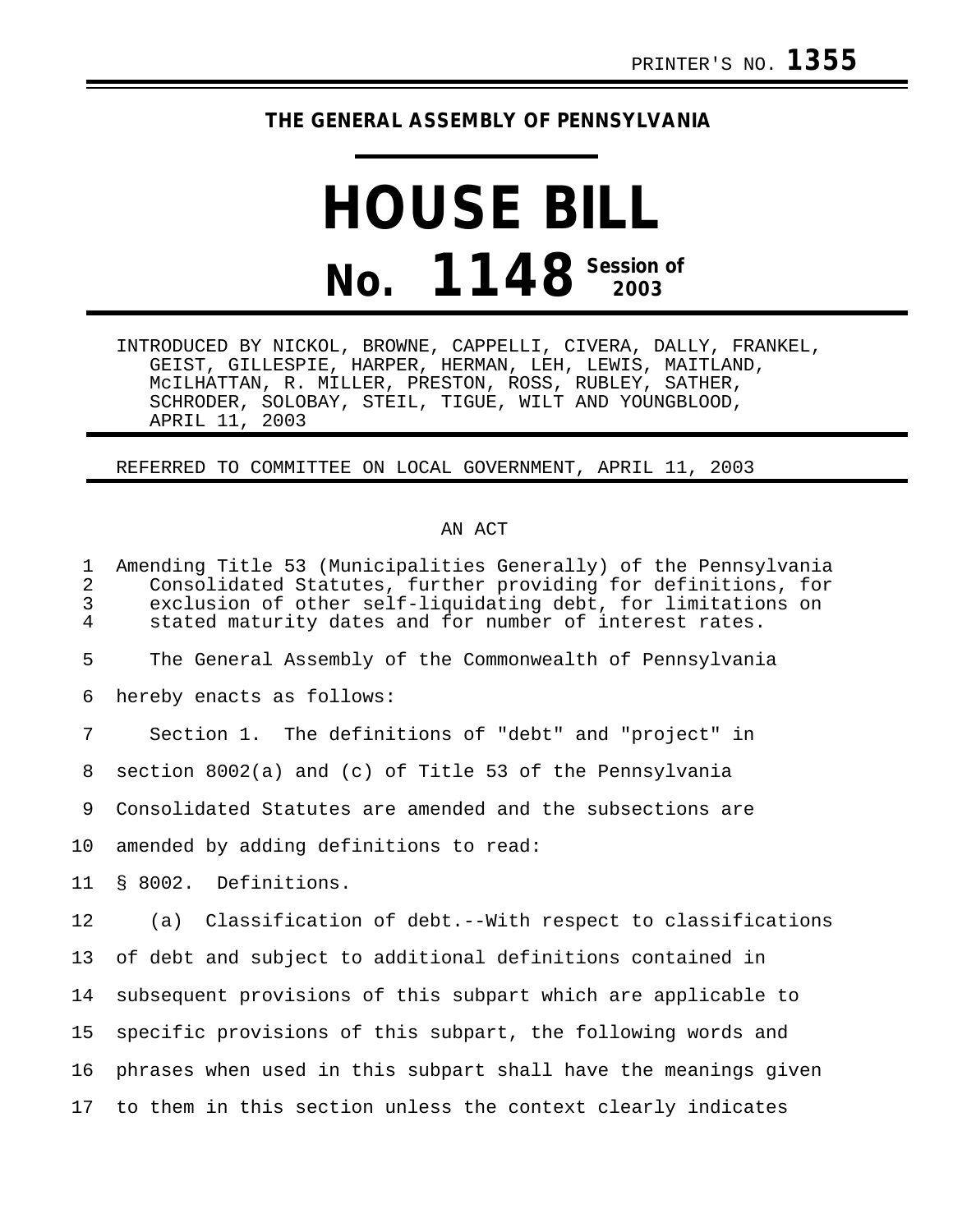1 otherwise:

2 "Debt." The amount of all obligations for the payment of 3 money incurred by the local government unit, whether due and 4 payable in all events, or only upon the performances of work, 5 possession of property as lessee, rendering of services by 6 others or other contingency, including the total amount due 7 under a qualified prepayment agreement, except the following:

8 (1) Current obligations for the full payment of which 9 current revenues have been appropriated, including tax 10 anticipation notes and current obligations under a qualified 11 prepayment agreement, and current payments for the funding of 12 pension plans.

13 (2) Obligations under contracts for supplies, services 14 and pensions allocable to current operating expenses of 15 future years in which the supplies, services, utilities, 16 insurance premiums, reserves for self-insurance, including 17 those established under 42 Pa.C.S. § 8564 (relating to 18 liability insurance and self-insurance) or other benefits are 19 to be expended or furnished, the services rendered, the \_\_\_\_\_ 20 utilities used, the insurance premiums, reserves for self-21 insurance or the pensions paid or the benefits under 22 qualified prepayment agreements received.

23 (3) Rentals or payments payable in future years under 24 leases, guaranties, subsidy contracts or other forms of 25 agreement not evidencing the acquisition of capital assets. 26 This exception shall not apply to rentals or payments under 27 any instruments which would constitute lease rental debt but 28 for the fact that the lessor or obligee is not an entity 29 described in section 8004(a)(1) (relating to when lease or 30 other agreement evidences acquisition of capital asset). 20030H1148B1355 - 2 -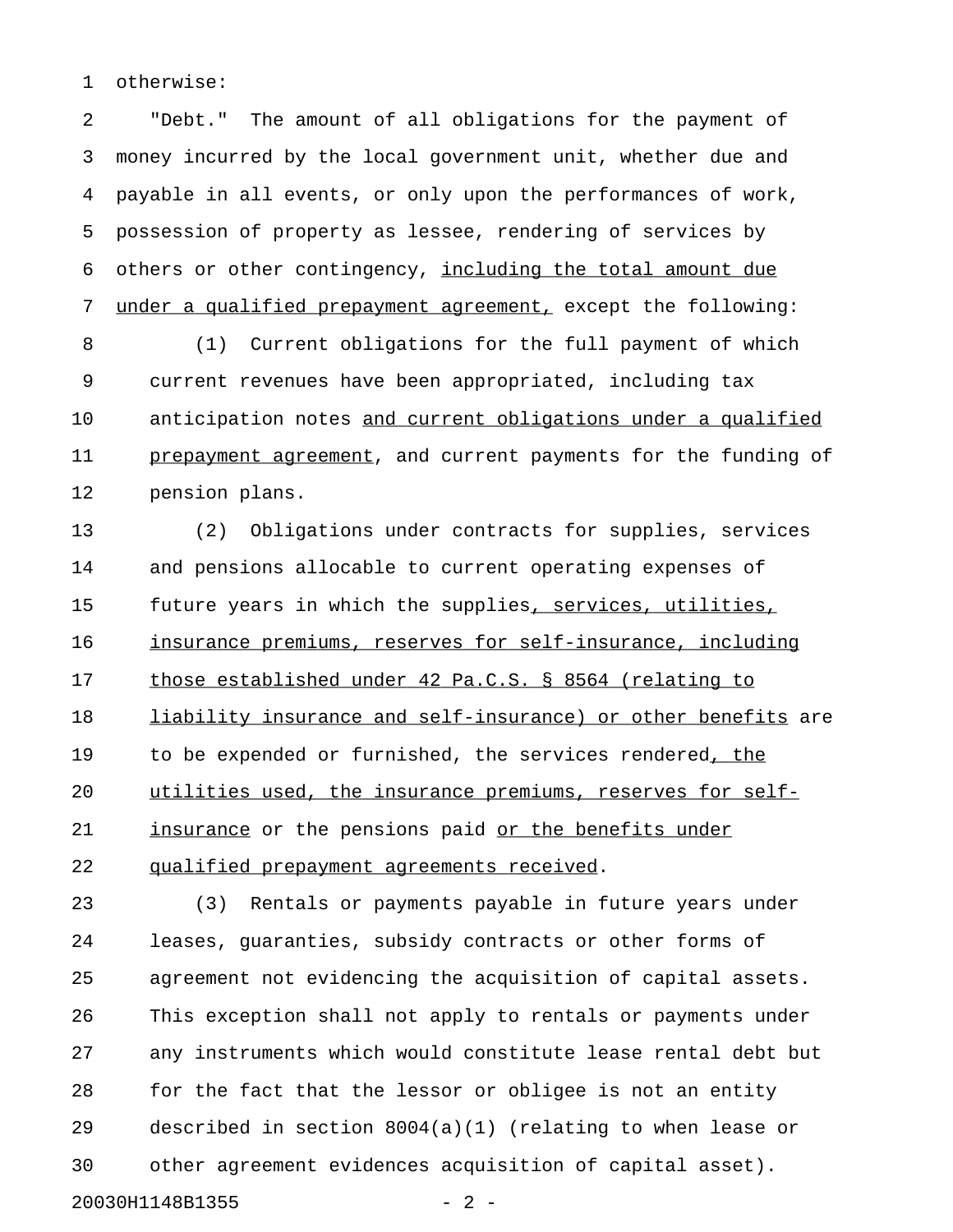| $\mathbf 1$                                                                | Interest or assumed taxes payable on bonds or notes<br>(4)       |
|----------------------------------------------------------------------------|------------------------------------------------------------------|
| 2                                                                          | which interest or taxes [is] are not yet overdue.                |
| 3                                                                          | Obligations incurred and payments, including<br>(5)              |
| 4                                                                          | periodic scheduled payments and termination payments, payable    |
| 5                                                                          | pursuant to a qualified interest rate management agreement,      |
| 6                                                                          | which payments are not yet overdue.                              |
| 7                                                                          | "Debt management plan." A written debt management plan of        |
| 8                                                                          | the local government unit that includes a plain English analysis |
| 9                                                                          | of the following:                                                |
| 10                                                                         | The benefits and costs of entering into a qualified<br>(1)       |
| 11                                                                         | prepayment agreement.                                            |
| 12                                                                         | The early termination, involuntary termination,<br>(2)           |
| 13                                                                         | default and cost considerations associated with a qualified      |
| 14                                                                         | prepayment agreement.                                            |
|                                                                            | "Department." The Department of Community and Economic           |
|                                                                            |                                                                  |
|                                                                            | Development of the Commonwealth.                                 |
|                                                                            | * * *                                                            |
|                                                                            | "Interest rate management plan." A written plan prepared or      |
|                                                                            | reviewed by an independent financial advisor which is not        |
|                                                                            | affiliated with any of the parties to a qualified interest rate  |
| 21                                                                         | management agreement, that includes:                             |
|                                                                            | (1) A schedule listing the amount of debt outstanding            |
|                                                                            | for each outstanding debt issue of the local government unit     |
|                                                                            | and the expected annual debt service thereon.                    |
|                                                                            | (2) A schedule listing the notional amounts outstanding          |
|                                                                            | of each previously executed qualified interest rate              |
|                                                                            | management agreement which is then in force and effect.          |
| 15<br>16<br>17<br>18<br>19<br>20<br>22<br>23<br>24<br>25<br>26<br>27<br>28 | (3) A schedule listing all consulting, advisory,                 |
| 29                                                                         | brokerage or similar fees paid or payable by the local           |

20030H1148B1355 - 3 -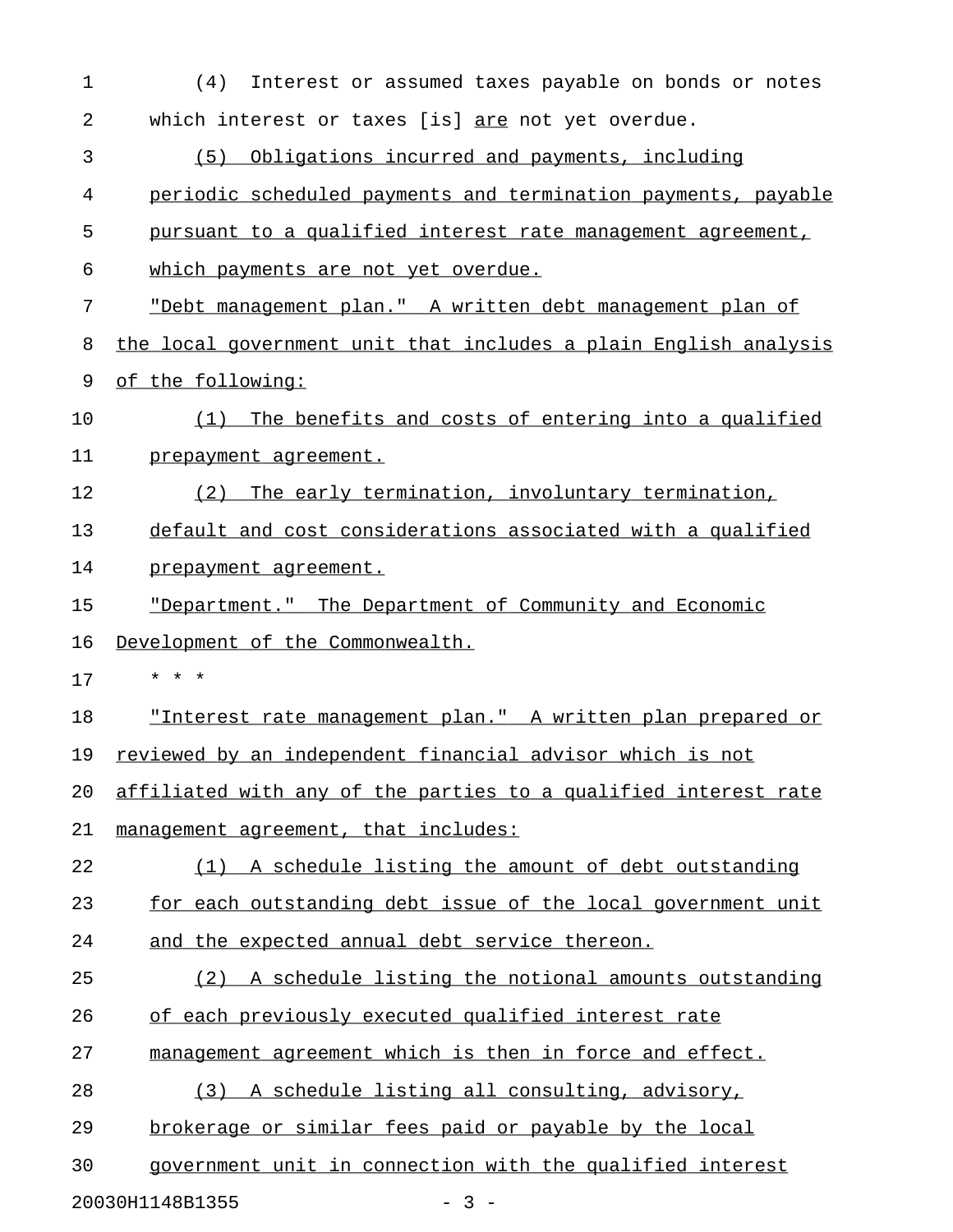1 rate management agreement.

2 (4) A schedule listing the anticipated amounts to be 3 paid by the local government unit, and to be received from 4 the counterparty, in each year during the term of the 5 qualified interest rate management agreement. 6 (5) An analysis of the effect of rising interest rate on 7 variable rate debt obligations of the local government unit. 8 (6) An analysis of the anticipated benefits, costs and 9 risks of entering into the qualified interest rate management 10 agreement. 11 (7) The local government unit's plan to monitor the 12 qualified interest rate management agreement. 13 \* \* \* 14 (c) Other definitions.--Subject to additional definitions 15 contained in subsequent provisions of this subpart which are 16 applicable to specific provisions of this subpart, the following 17 words and phrases when used in this subpart shall have the 18 meanings given to them in this section unless the context 19 clearly indicates otherwise: 20 \* \* \* 21 "Project." Includes any of the following: 22 (1) Items of construction, acquisition, extraordinary 23 maintenance or repair which have been undertaken by a local 24 government unit. 25 (2) Preliminary studies, surveying, planning, testing or 26 design work for any undertaking described in paragraph (1). 27 (3) Lands or rights in land to be acquired. 28 (4) Furnishings, machinery, apparatus or equipment 29 normally classified as capital items, but these items must 30 have a useful life of five years or more if financed

20030H1148B1355 - 4 -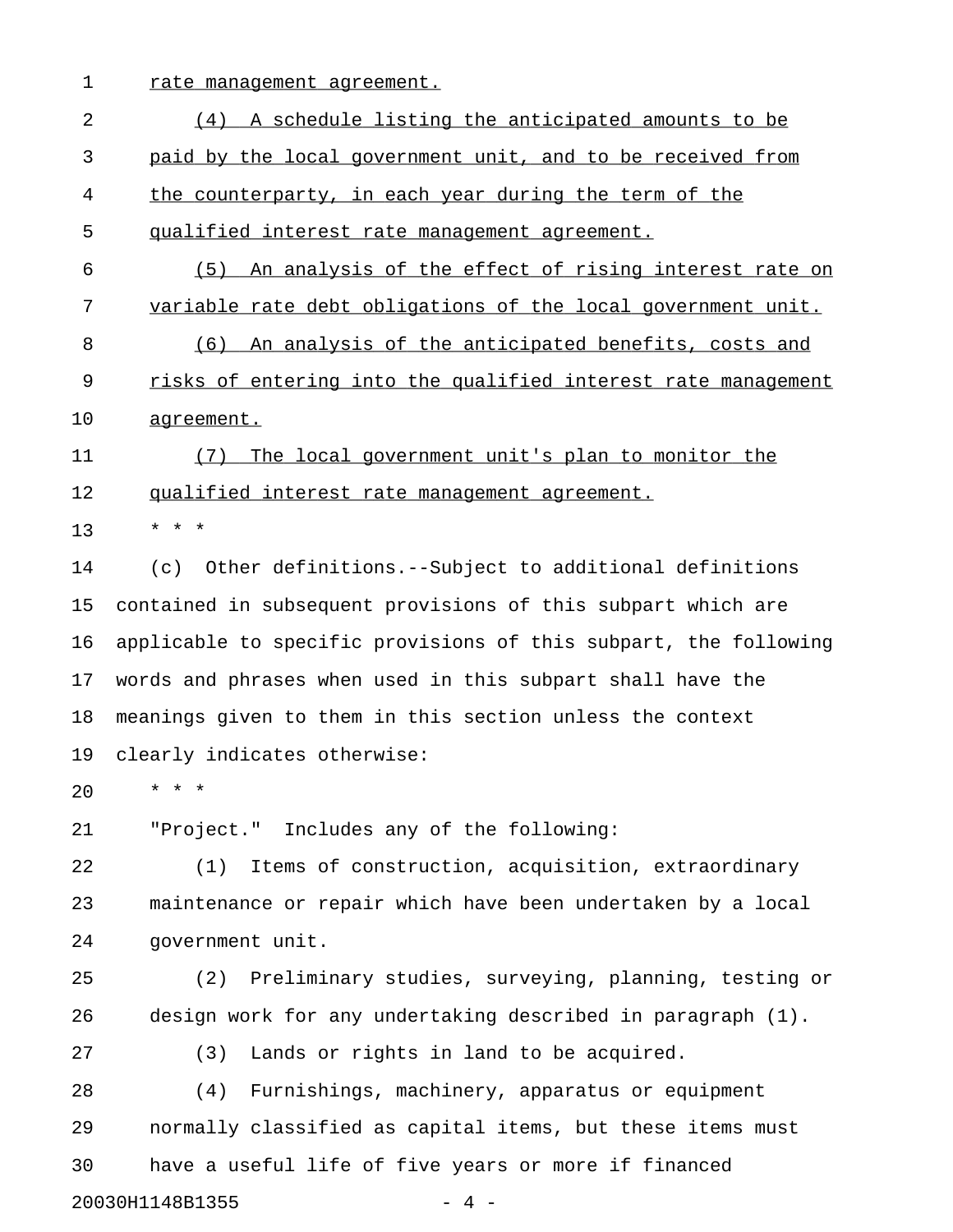1 separately and not as a part of a construction or acquisition 2 project.

3 (5) The local government unit's share of the cost of a 4 project undertaken jointly with one or more other local 5 government units or the Commonwealth or one of its agencies.

6 (6) Countywide revision of assessment of real property.

7 (7) Funding of all or any portion of a reserve, or a 8 contribution toward a combined reserve, pool or other 9 arrangement, relating to self-insurance, which has been 10 established by one or more local government units pursuant to 11 42 Pa.C.S. § 8564 (relating to liability insurance and self-12 insurance) up to, but not exceeding, the amount provided in 13 section 8007 (relating to cost of project).

14 (8) Funding of an unfunded actuarial accrued liability 15 or a portion of an unfunded actuarial accrued liability.

16 (9) Funding or refunding of debt incurred for any or all 17 of the foregoing purposes.

18 (9.1) Funding of the amounts due in current and future 19 years under a qualified prepayment agreement.

20 (10) Any combination of any or all of the foregoing as 21 any or all of the above may be designated as a project by the 22 governing body for the financing of which it desires to incur 23 debt.

24 (11) Any deficit to be funded by bonds or notes as 25 provided in this subpart or the creation of a revolving fund 26 for specific improvements.

27 (12) Where a local government unit has adopted a capital 28 budget, any unfunded portion of the capital budget selected 29 by ordinance for current funding.

30 "Oualified interest rate management agreement." An agreement 20030H1148B1355 - 5 -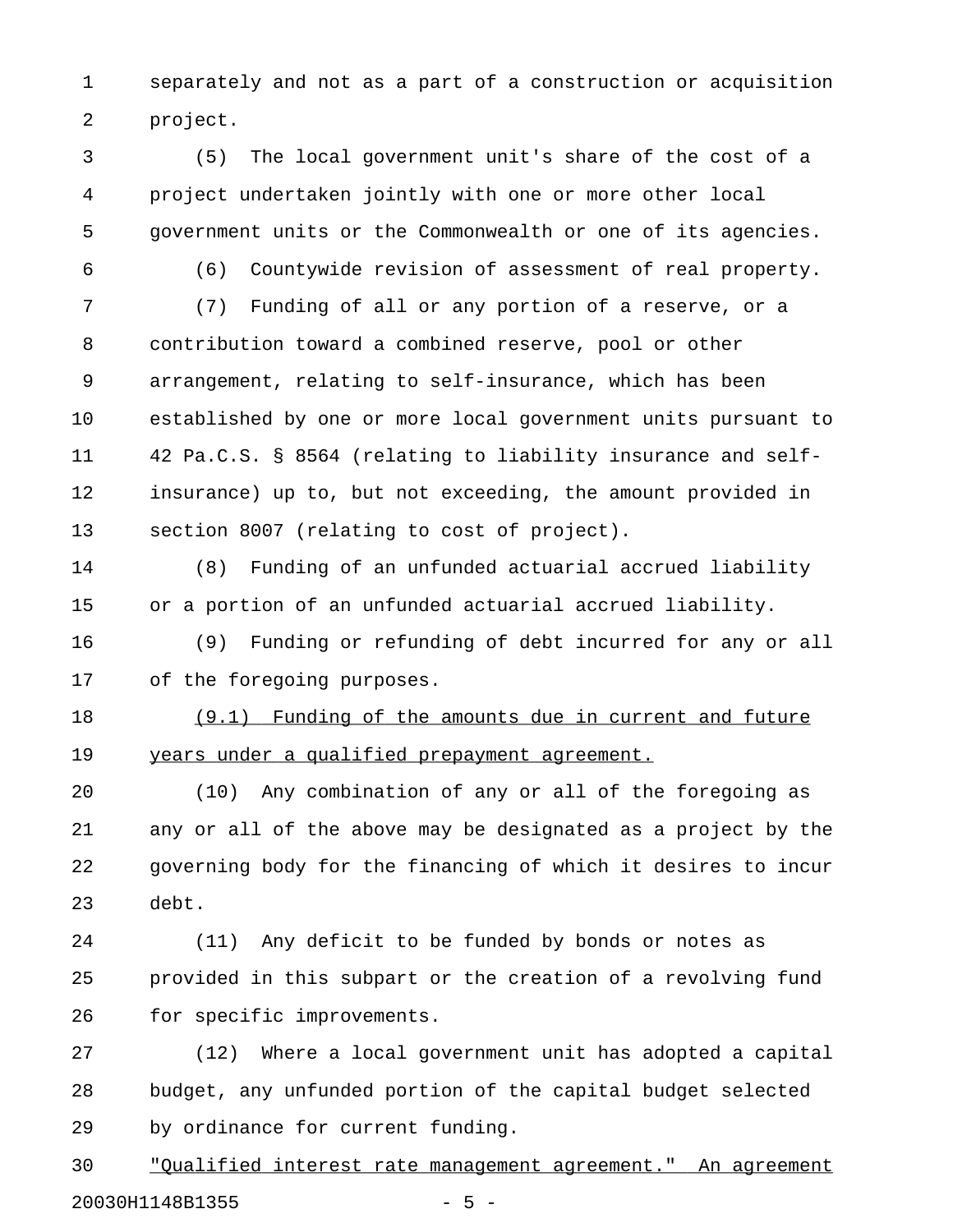| 1  | entered into by a local government unit in accordance with, and     |
|----|---------------------------------------------------------------------|
| 2  | fulfilling the requirements of section 8201.1 (relating to          |
| 3  | qualified interest rate management agreements), which agreement     |
| 4  | in the judgment of the local government unit is designed to         |
| 5  | manage interest rate risk or interest cost of the local             |
| 6  | government unit on any debt a local government unit is              |
| 7  | authorized to incur under this subpart, including, but not          |
| 8  | limited to, swaps, interest rate caps, collars, corridors,          |
| 9  | ceiling and floor agreements, forward agreements, float             |
| 10 | agreements and other similar arrangements which, in the judgment    |
| 11 | of the local government unit, will assist the local government      |
| 12 | unit in managing the interest rate risk or interest cost of the     |
| 13 | local government unit.                                              |
| 14 | <u>"Oualified prepayment agreement." Any agreement entered into</u> |
| 15 | by a local government unit in accordance with, and fulfilling       |
| 16 | the requirements of section 8201.2 (relating to qualified           |
| 17 | prepayment agreements), the term of which is more than one year     |
| 18 | but not more than five years entered into by a local government     |
| 19 | unit for supplies, services, utilities, insurance premiums,         |
| 20 | reserves for self-insurance, including those established            |
| 21 | pursuant to 42 Pa.C.S. § 8564 (relating to liability insurance      |
| 22 | and self-insurance) or any other obligation not evidencing the      |
| 23 | acquisition of capital assets.                                      |
| 24 | $* * *$                                                             |
| 25 | Section 2. The heading of section 8005 of Title 53 is               |
| 26 | amended and the section is amended by adding subsections to         |
| 27 | read:                                                               |
| 28 | § 8005. Classification and authority to [issue bonds and            |
| 29 | notes. ] enter into qualified prepayment agreements                 |
| 30 | and to enter into and perform qualified interest rate               |
|    | 20030H1148B1355<br>$-6-$                                            |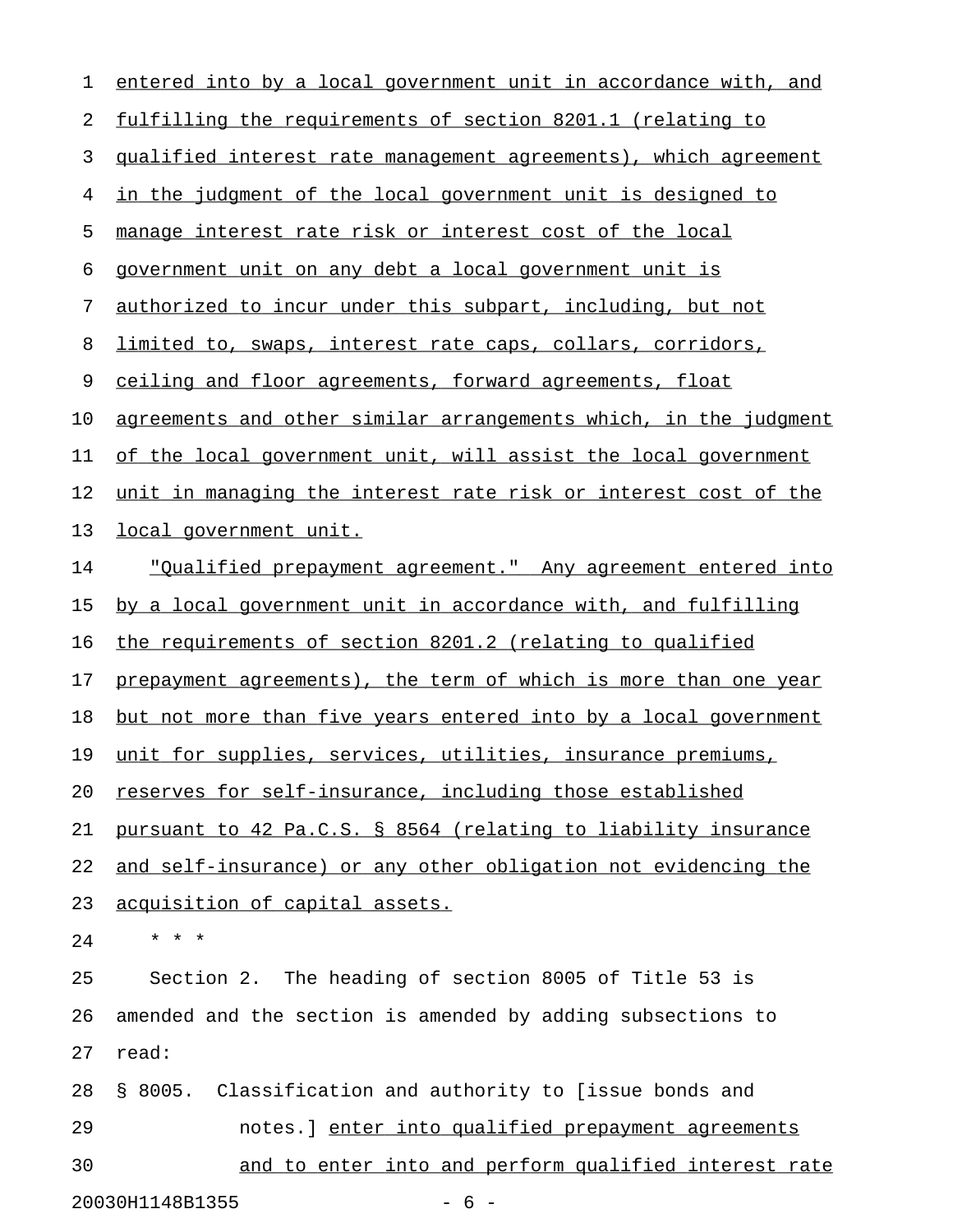| 1  | management agreements.                                                |
|----|-----------------------------------------------------------------------|
| 2  | * * *                                                                 |
| 3  | Authority to enter into qualified prepayment<br>(e)                   |
| 4  | agreements.--Notwithstanding any other law, a local government        |
| 5  | unit may enter into a qualified prepayment agreement by               |
| 6  | ordinance advertised under section 8003(a) (relating to               |
| 7  | advertisement and effectiveness of ordinances). The obligations       |
| 8  | of the local government unit under the qualified prepayment           |
| 9  | agreement shall be enforceable against the local government unit      |
| 10 | in accordance with the terms of the qualified prepayment              |
| 11 | agreement.                                                            |
| 12 | (f) Authority to enter into and perform qualified interest            |
| 13 | rate management agreements.--Notwithstanding any other law, a         |
| 14 | <u>local government unit may enter into a qualified interest rate</u> |
| 15 | management agreement in accordance with this subpart and the          |
| 16 | obligations of the local government unit under the qualified          |
| 17 | interest rate management agreement shall be enforceable against       |
| 18 | it in accordance with the terms thereof.                              |
| 19 | Section 3. Title 53 is amended by adding sections to read:            |
| 20 | § 8102.1. Qualified interest rate management agreements.              |
| 21 | General rule.--Notwithstanding any other law to the<br>(a)            |
| 22 | contrary, a local government unit may negotiate and enter into        |
| 23 | qualified interest rate management agreements consistent with         |
| 24 | the provisions of this section. The local government unit shall       |
|    |                                                                       |

25 authorize and award each qualified interest rate management

26 agreement by ordinance advertised under section 8003(a)

27 (relating to advertisement and effectiveness of ordinances).

28 (b) Contents of ordinance.--

29 (1) Notwithstanding any other provision of this subpart 30 to the contrary, an ordinance under subsection (a) shall be 20030H1148B1355 - 7 -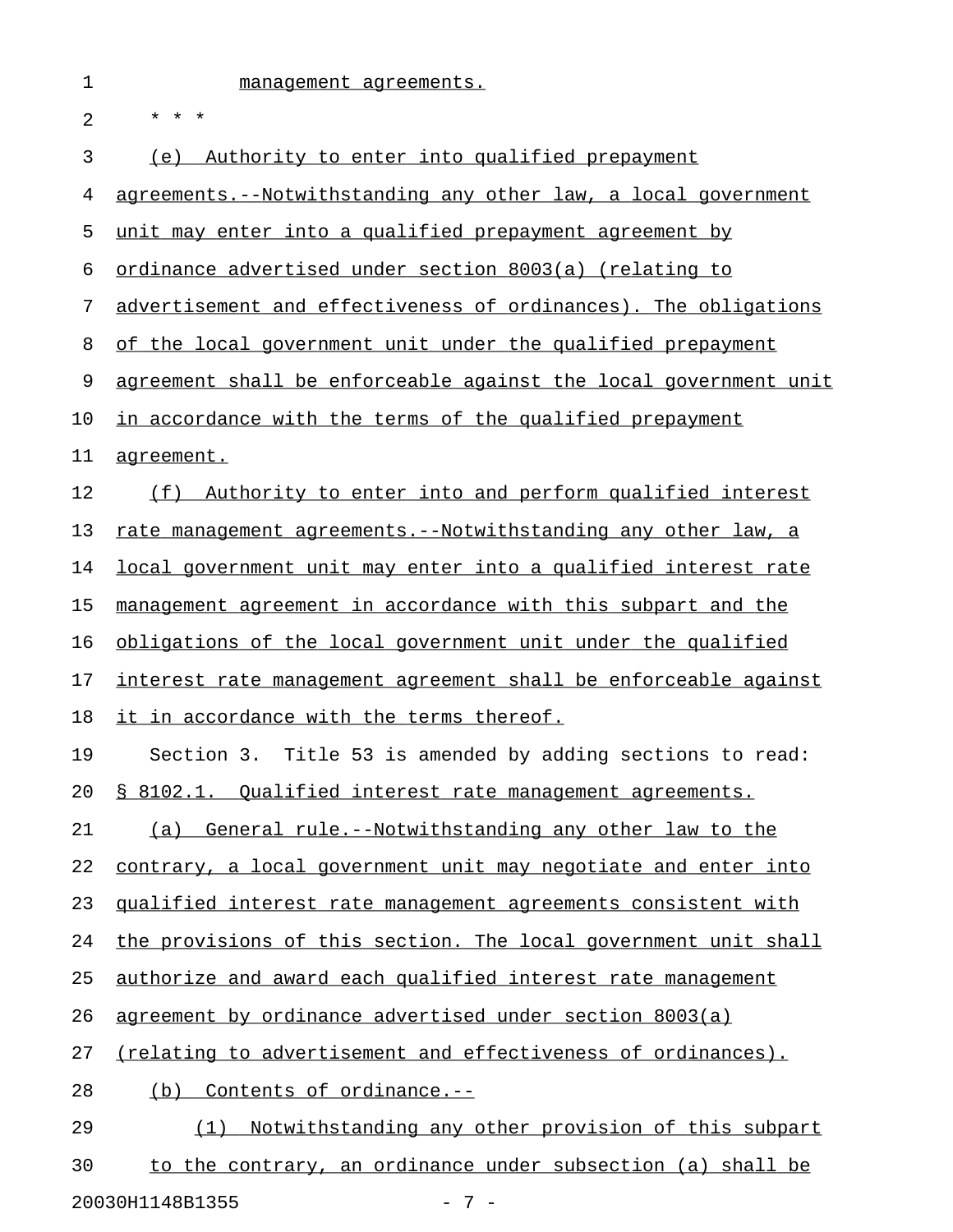| 1  | sufficient if it specifies all of the following:                 |
|----|------------------------------------------------------------------|
| 2  | (i) The principal amount of each identified note,                |
| 3  | including a tax anticipation note, or bond, or the               |
| 4  | portion thereof, issued under this subpart to which the          |
| 5  | <u>agreement relates.</u>                                        |
| 6  | (ii) The anticipated term of the agreement.                      |
| 7  | (iii) The maximum annual interest rate that the                  |
| 8  | local government unit will pay under the agreement.              |
| 9  | The ordinance must contain all of the following:<br>(2)          |
| 10 | $(i)$ A covenant to:                                             |
| 11 | (A) Include in its budget for each fiscal year                   |
| 12 | the net annual amounts anticipated for that fiscal               |
| 13 | year to be paid under the agreement, including a                 |
| 14 | covenant to include any termination payment or                   |
| 15 | similar payment for a qualified interest rate                    |
| 16 | management agreement in its current budget at any                |
| 17 | time during a fiscal year or in a budget adopted in              |
| 18 | <u>any future fiscal year.</u>                                   |
| 19 | (B) Appropriate in each fiscal year, from its                    |
| 20 | general or, if applicable, specially pledged                     |
| 21 | revenues, money for the payment of the net amounts               |
| 22 | under clause (A) anticipated to be due in that fiscal            |
| 23 | year.                                                            |
| 24 | (ii) A covenant to pledge its full faith, credit and             |
| 25 | taxing power or special revenues.                                |
| 26 | (iii) An interest rate management plan.                          |
| 27 | (c) Private sale.--The local government unit shall establish     |
| 28 | a process for qualifying contracting parties before entering     |
| 29 | into a qualified interest rate management agreement. A qualified |
| 30 | interest rate management agreement may be entered into a private |
|    | 20030H1148B1355<br>$-8 -$                                        |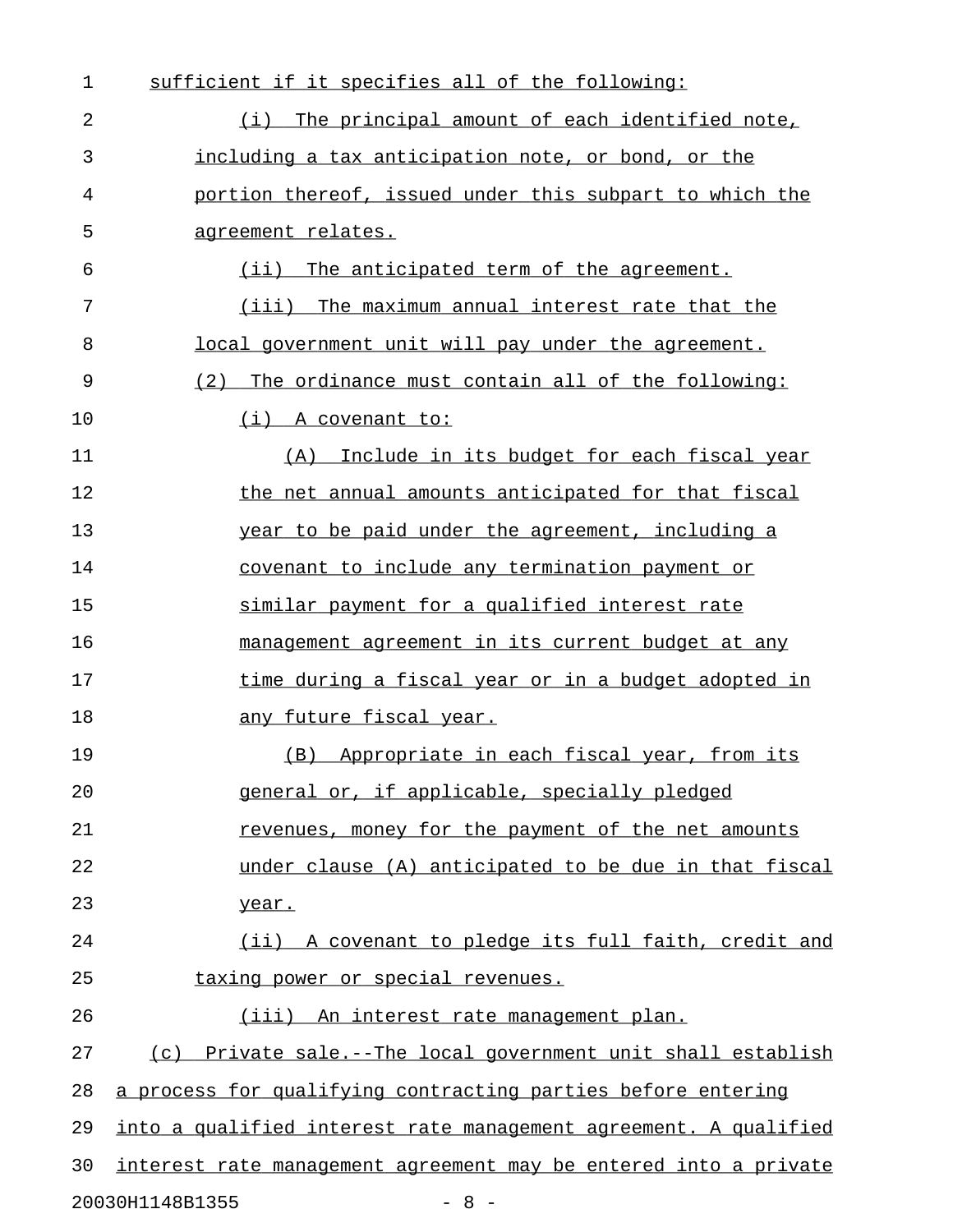| 1  | sale by negotiation, if the local government unit shall have    |
|----|-----------------------------------------------------------------|
| 2  | obtained an independent finding that its financial terms and    |
| 3  | conditions are fair and reasonable to the local government unit |
| 4  | as of the date of its execution.                                |
| 5  | (d) Remedies for default under a qualified interest rate        |
| 6  | management agreement.--                                         |
| 7  | (1) If a local government unit fails or refuses to              |
| 8  | budget for any fiscal year amounts due in that year pursuant    |
| 9  | to the provisions of a qualified interest rate management       |
| 10 | agreement under subsection $(b)(2)(i)(A)$ , then at the suit of |
| 11 | the counterparty to the agreement, the court of common pleas    |
| 12 | shall, after a hearing held upon such notice to the local       |
| 13 | government unit as the court may direct and upon a finding of   |
| 14 | such failure or neglect, by order of mandamus, require the      |
| 15 | treasurer of the local government unit to pay such amounts      |
| 16 | due to the other party to the agreement out of the first tax    |
| 17 | moneys or other available revenues or moneys thereafter         |
| 18 | received in the fiscal year by the local governmental unit.     |
| 19 | Any priority on available revenues or moneys accorded to a      |
| 20 | separate sinking fund for tax anticipation notes under the      |
| 21 | authority of section 8125 (relating to security for tax         |
| 22 | anticipation notes and sinking fund) or for any bonds issued    |
| 23 | under this chapter shall not be affected by this provision      |
| 24 | until the sum on deposit in each sinking fund equals the        |
| 25 | moneys that should have been budgeted or appropriated for       |
| 26 | each series.                                                    |
| 27 | (2) If a local unit fails or neglects to pay any amount         |
| 28 | due under a qualified interest rate management agreement as     |
| 29 | the same becomes due and payable, and the failure continues     |
| 30 | for 30 days, the counterparty to the qualified interest rate    |
|    | $-9-$<br>20030H1148B1355                                        |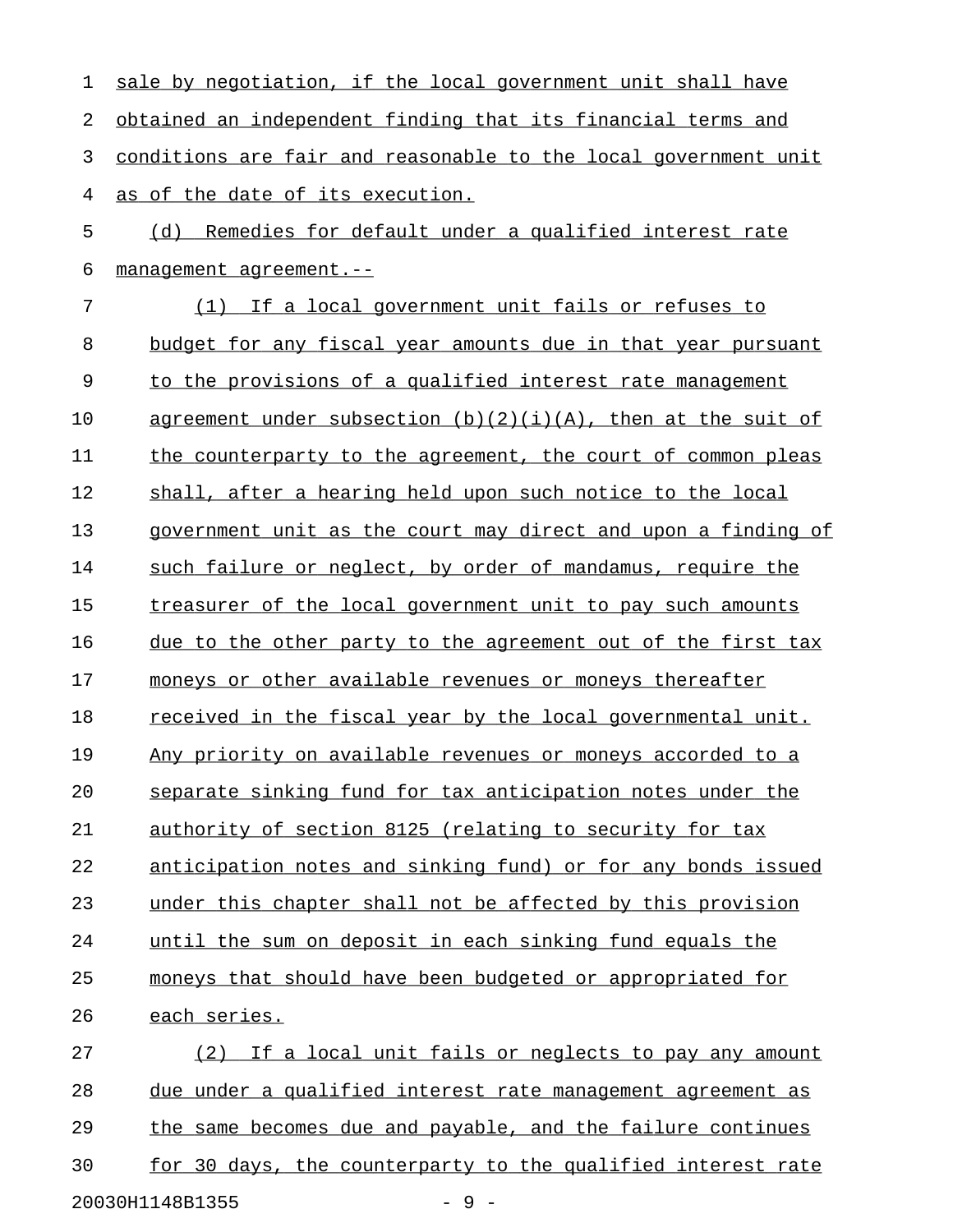1 management agreement may, subject to the priorities under 2 section 8125 and to any limitations upon individual rights of 3 action, obtain a judgment in the court of common pleas. The 4 judgment recovered shall have an appropriate priority upon 5 the moneys next coming into the treasury of the local  $6$  government unit and shall be a judgment upon which funding 7 bonds may be issued pursuant to Subchapter B (relating to tax 8 anticipation notes and funding debt). 9 (3) In all cases where the board of directors of any 10 school district fails to pay or to provide for the payment of 11 periodic scheduled amounts and, at the time due, any 12 termination payment, pursuant to the provisions of a 13 qualified interest rate management agreement, and upon notice 14 to the Secretary of Education by any party to a qualified 15 interest rate management agreement, the Secretary of 16 Education shall notify the department and such board of 17 school directors and, if the secretary finds that such 18 amounts payable by the school district have not been paid as 19 and when due, the Secretary of Education shall withhold out 20 of any State appropriation due such school district an amount 21 equal to such amounts due pursuant to the provisions of the 22 qualified interest rate management agreement and shall pay 23 over the amount so withheld to the party to the qualified 24 interest rate management agreement to whom such amounts are 25 due and owing. 26 § 8102.2. Qualified prepayment agreements. 27 (a) General rule.--Notwithstanding any other law to the 28 contrary, a local government unit may negotiate and enter into 29 qualified prepayment agreements consistent with the provisions 30 of this section. The local government unit shall authorize and

20030H1148B1355 - 10 -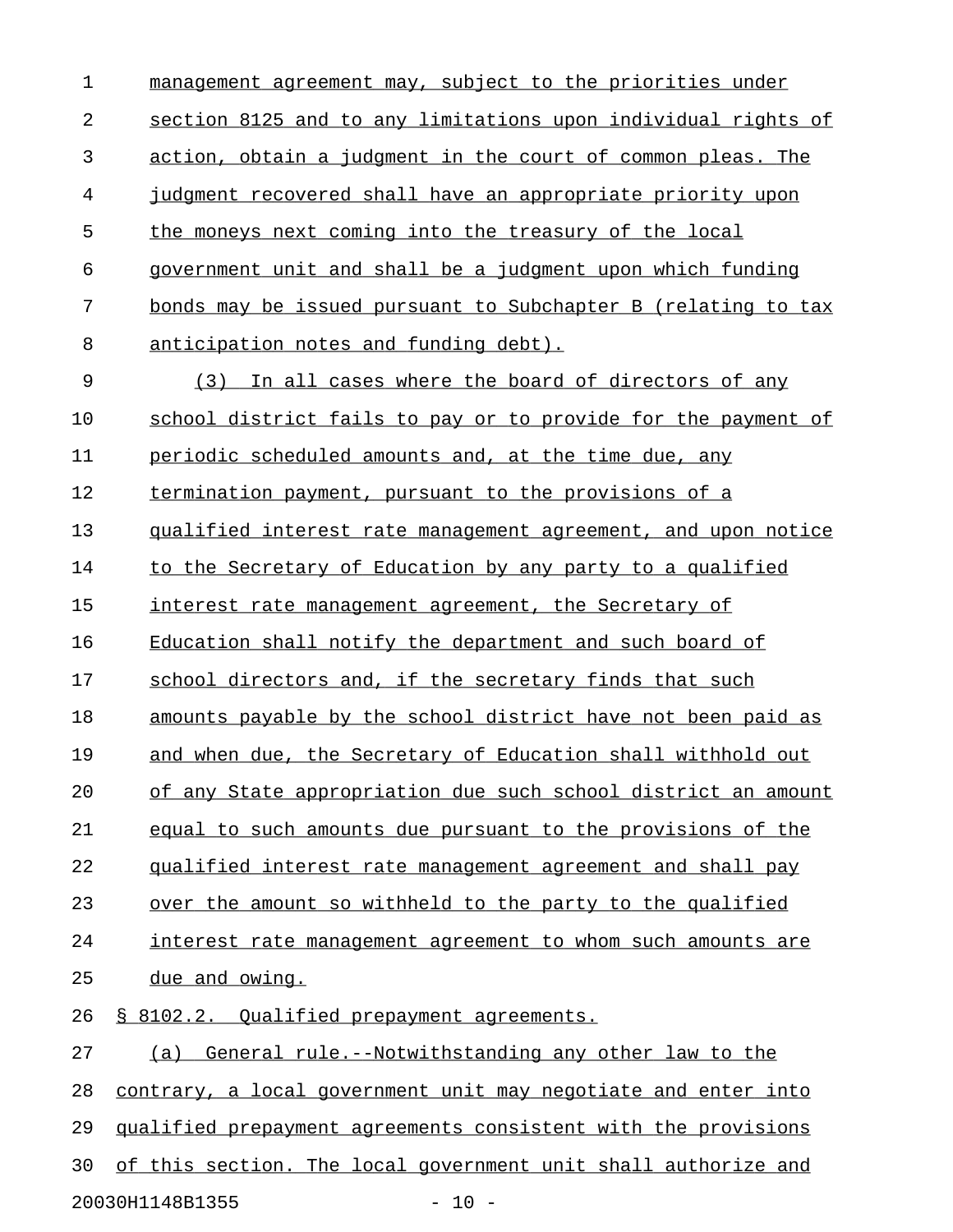2 advertised under section 8003(a) (relating to advertisement and 3 effectiveness of ordinances). 4 (b) Contents of ordinance.--Notwithstanding any other 5 provision of this subpart to the contrary, an ordinance under 6 subsection (a) shall be sufficient if it contains all of the 7 following: 8 (1) The terms of the qualified prepayment agreement. 9 (2) The debt management plan. 10 Section 4. Section 8129 of Title 53 is amended to read: 11 § 8129. Scope of unfunded debt. 12 For the purpose of this subchapter, "unfunded debt" means 13 obligations of the same or one or more prior years incurred for 14 current expenses, including tax anticipation notes and payments, 15 <u>including termination payments, required to be made under</u> 16 qualified interest rate management agreements, due and owing or 17 judgments against the local government unit entered by a court 18 after adversary proceedings, including a judgment under section 19 8102.1(b)(2)(i) (relating to qualified interest rate management 20 <u>agreements)</u>, for the payment of either of which category the 21 taxes and other revenues remaining to be collected in the fiscal 22 year and funds on hand will not be sufficient without a 23 curtailment of municipal services to an extent endangering the 24 health or safety of the public or proper public education, and 25 the local government unit either may not legally levy a 26 sufficient tax for the balance of the fiscal year, or a 27 sufficient tax, if legally leviable, would not be in the public 28 interest. Unfunded debt does not, however, include debt incurred 29 under this subpart or obligations in respect of a project or 30 part of a project as incurred in respect of the cost of a 20030H1148B1355 - 11 -

1 award each qualified prepayment agreement by ordinance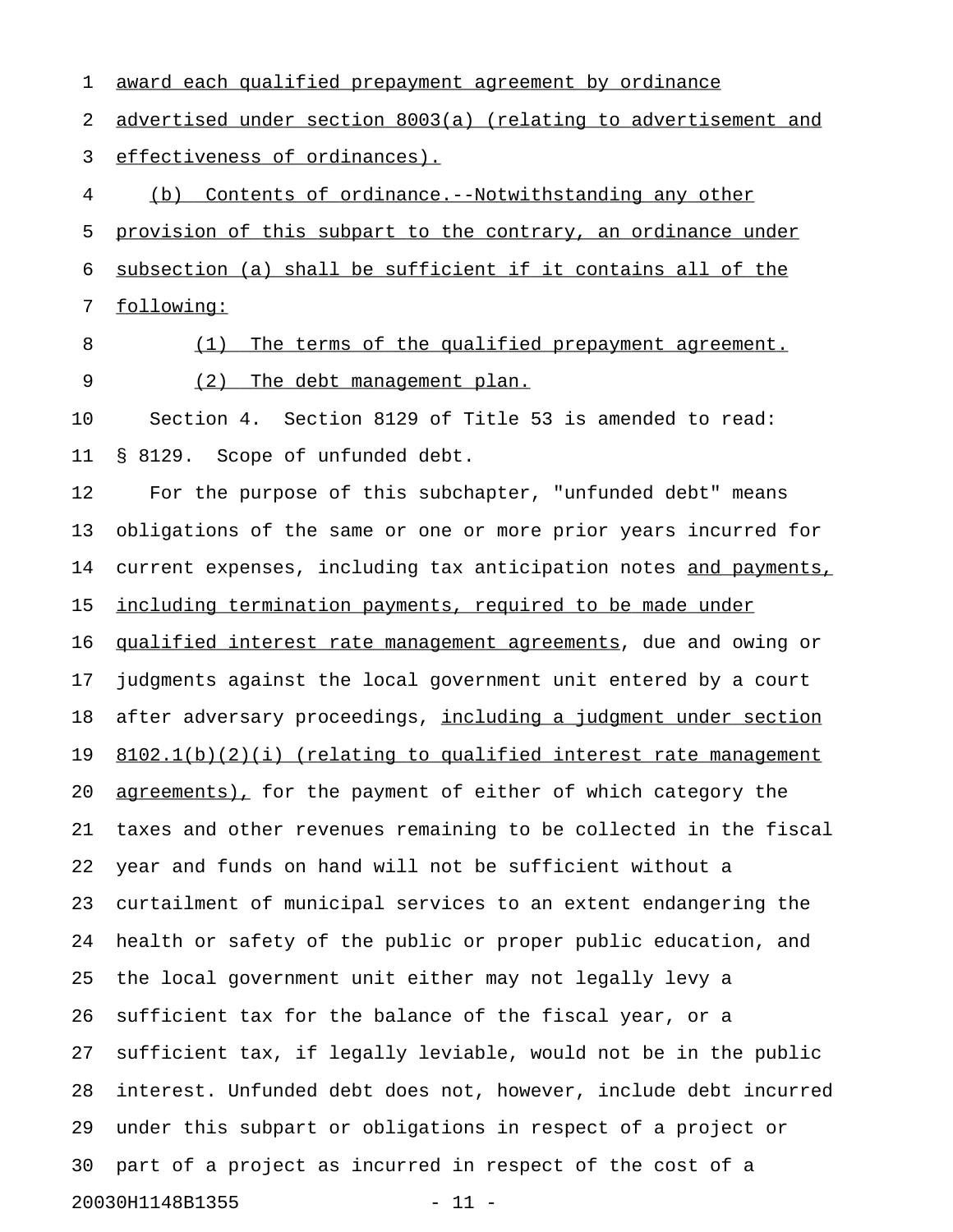1 project. 2 Section 5. Section 8142(a)(2) of Title 53 is amended by 3 adding a subparagraph to read: 4 § 8142. Limitations on stated maturity dates. 5 (a) General rule.--No bonds or notes shall be issued with a 6 stated maturity date exceeding the sooner to occur of: 7 \* \* \* 8 (2) \* \* \* 9 (v) Where a project consists of the funding of all 10 or a portion of the amounts due under a qualified 11 prepayment agreement, the useful life shall be deemed to 12 be no longer than five years. 13 \* \* \* 14 Section 6. Section 8144 of Title 53 is amended to read: 15 § 8144. Number of interest rates. 16 A series of bonds or notes may have any number of interest 17 rates or yields, subject to any limitation on such number fixed 18 by the governing body of the issuing local government unit, but, 19 unless further limited by the issuing local government unit in 20 the official notice of sale, no fixed interest rate or yield for 21 any stated maturity date in the last two-thirds of the period of 22 the series may be less than that stated for the immediately 23 preceding year which falls within the last two-thirds period. 24 Section 7. Section 8242(a) of Title 53 is amended by adding 25 a paragraph to read: 26 § 8242. Treatment of costs upon refunding. 27 (a) General rule.--In any refunding, a principal amount of 28 refunding bonds or notes or obligations evidencing lease rental 29 debt equal to the sum of the following: 30 \* \* \*

20030H1148B1355 - 12 -